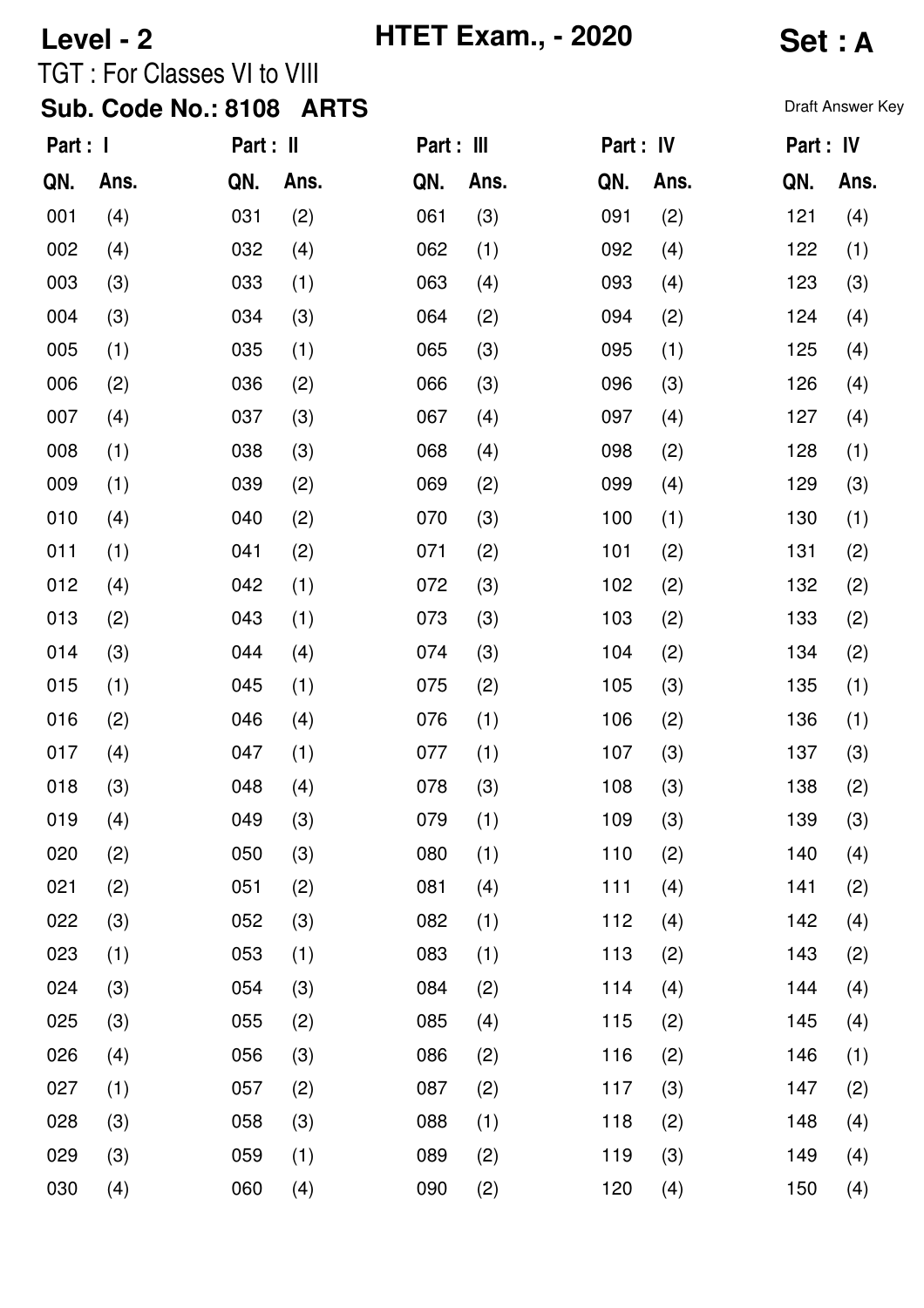| Level - 2                |      |                                    |      |     | <b>HTET Exam., - 2020</b> | <b>Set:B</b> |           |                  |      |  |
|--------------------------|------|------------------------------------|------|-----|---------------------------|--------------|-----------|------------------|------|--|
|                          |      | <b>TGT: For Classes VI to VIII</b> |      |     |                           |              |           |                  |      |  |
| Sub. Code No.: 8108 ARTS |      |                                    |      |     |                           |              |           | Draft Answer Key |      |  |
| Part : I                 |      | Part : II                          |      |     | Part : III                |              | Part : IV | Part: IV         |      |  |
| QN.                      | Ans. | QN.                                | Ans. | QN. | Ans.                      | QN.          | Ans.      | QN.              | Ans. |  |
| 001                      | (3)  | 031                                | (4)  | 061 | (2)                       | 091          | (2)       | 121              | (3)  |  |
| 002                      | (4)  | 032                                | (3)  | 062 | (3)                       | 092          | (3)       | 122              | (2)  |  |
| 003                      | (2)  | 033                                | (3)  | 063 | (2)                       | 093          | (2)       | 123              | (1)  |  |
| 004                      | (2)  | 034                                | (2)  | 064 | (3)                       | 094          | (4)       | 124              | (4)  |  |
| 005                      | (4)  | 035                                | (1)  | 065 | (1)                       | 095          | (3)       | 125              | (1)  |  |
| 006                      | (4)  | 036                                | (2)  | 066 | (1)                       | 096          | (4)       | 126              | (1)  |  |
| 007                      | (3)  | 037                                | (3)  | 067 | (1)                       | 097          | (4)       | 127              | (4)  |  |
| 008                      | (4)  | 038                                | (1)  | 068 | (4)                       | 098          | (2)       | 128              | (2)  |  |
| 009                      | (1)  | 039                                | (2)  | 069 | (3)                       | 099          | (2)       | 129              | (1)  |  |
| 010                      | (1)  | 040                                | (4)  | 070 | (3)                       | 100          | (2)       | 130              | (2)  |  |
| 011                      | (3)  | 041                                | (2)  | 071 | (1)                       | 101          | (1)       | 131              | (1)  |  |
| 012                      | (3)  | 042                                | (1)  | 072 | (3)                       | 102          | (3)       | 132              | (4)  |  |
| 013                      | (4)  | 043                                | (2)  | 073 | (2)                       | 103          | (4)       | 133              | (4)  |  |
| 014                      | (1)  | 044                                | (1)  | 074 | (1)                       | 104          | (4)       | 134              | (4)  |  |
| 015                      | (1)  | 045                                | (1)  | 075 | (4)                       | 105          | (1)       | 135              | (4)  |  |
| 016                      | (4)  | 046                                | (3)  | 076 | (3)                       | 106          | (3)       | 136              | (3)  |  |
| 017                      | (2)  | 047                                | (1)  | 077 | (2)                       | 107          | (2)       | 137              | (4)  |  |
| 018                      | (1)  | 048                                | (3)  | 078 | (4)                       | 108          | (2)       | 138              | (2)  |  |
| 019                      | (3)  | 049                                | (1)  | 079 | (3)                       | 109          | (2)       | 139              | (4)  |  |
| 020                      | (2)  | 050                                | (4)  | 080 | (3)                       | 110          | (3)       | 140              | (4)  |  |
| 021                      | (4)  | 051                                | (1)  | 081 | (1)                       | 111          | (2)       | 141              | (2)  |  |
| 022                      | (1)  | 052                                | (2)  | 082 | (2)                       | 112          | (3)       | 142              | (1)  |  |
| 023                      | (2)  | 053                                | (2)  | 083 | (1)                       | 113          | (4)       | 143              | (2)  |  |
| 024                      | (3)  | 054                                | (2)  | 084 | (2)                       | 114          | (2)       | 144              | (4)  |  |
| 025                      | (3)  | 055                                | (3)  | 085 | (2)                       | 115          | (3)       | 145              | (2)  |  |
| 026                      | (1)  | 056                                | (4)  | 086 | (4)                       | 116          | (2)       | 146              | (4)  |  |
| 027                      | (3)  | 057                                | (3)  | 087 | (2)                       | 117          | (4)       | 147              | (4)  |  |
| 028                      | (3)  | 058                                | (4)  | 088 | (2)                       | 118          | (4)       | 148              | (3)  |  |
| 029                      | (4)  | 059                                | (3)  | 089 | (4)                       | 119          | (2)       | 149              | (2)  |  |
| 030                      | (4)  | 060                                | (3)  | 090 | (1)                       | 120          | (2)       | 150              | (3)  |  |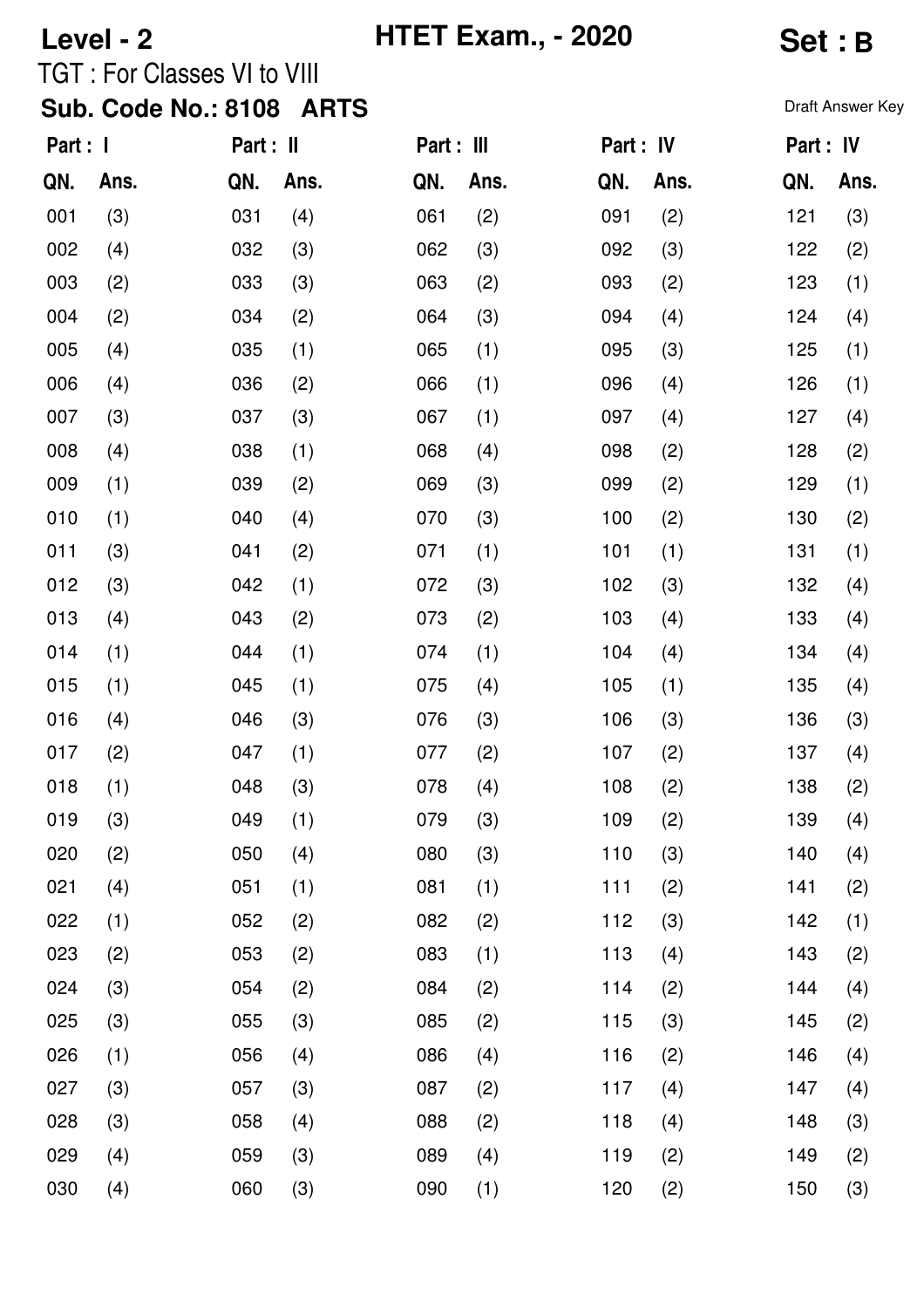| Level - 2             |      |                              |            | <b>HTET Exam., - 2020</b> |           | Set : C   |      |                  |      |  |
|-----------------------|------|------------------------------|------------|---------------------------|-----------|-----------|------|------------------|------|--|
|                       |      | TGT : For Classes VI to VIII |            |                           |           |           |      |                  |      |  |
|                       |      | Sub. Code No.: 8108 ARTS     |            |                           |           |           |      | Draft Answer Key |      |  |
| Part : I<br>Part : II |      |                              | Part : III |                           | Part : IV | Part : IV |      |                  |      |  |
| QN.                   | Ans. | QN.                          | Ans.       | QN.                       | Ans.      | QN.       | Ans. | QN.              | Ans. |  |
| 001                   | (3)  | 031                          | (1)        | 061                       | (3)       | 091       | (4)  | 121              | (2)  |  |
| 002                   | (2)  | 032                          | (4)        | 062                       | (3)       | 092       | (4)  | 122              | (1)  |  |
| 003                   | (3)  | 033                          | (2)        | 063                       | (2)       | 093       | (1)  | 123              | (1)  |  |
| 004                   | (4)  | 034                          | (3)        | 064                       | (4)       | 094       | (4)  | 124              | (2)  |  |
| 005                   | (1)  | 035                          | (2)        | 065                       | (2)       | 095       | (3)  | 125              | (2)  |  |
| 006                   | (2)  | 036                          | (3)        | 066                       | (2)       | 096       | (1)  | 126              | (4)  |  |
| 007                   | (4)  | 037                          | (2)        | 067                       | (1)       | 097       | (2)  | 127              | (4)  |  |
| 008                   | (3)  | 038                          | (3)        | 068                       | (1)       | 098       | (2)  | 128              | (1)  |  |
| 009                   | (4)  | 039                          | (1)        | 069                       | (3)       | 099       | (3)  | 129              | (1)  |  |
| 010                   | (4)  | 040                          | (2)        | 070                       | (2)       | 100       | (4)  | 130              | (3)  |  |
| 011                   | (3)  | 041                          | (1)        | 071                       | (4)       | 101       | (2)  | 131              | (4)  |  |
| 012                   | (1)  | 042                          | (2)        | 072                       | (3)       | 102       | (2)  | 132              | (4)  |  |
| 013                   | (4)  | 043                          | (4)        | 073                       | (1)       | 103       | (4)  | 133              | (2)  |  |
| 014                   | (2)  | 044                          | (1)        | 074                       | (3)       | 104       | (3)  | 134              | (4)  |  |
| 015                   | (1)  | 045                          | (1)        | 075                       | (1)       | 105       | (2)  | 135              | (3)  |  |
| 016                   | (2)  | 046                          | (3)        | 076                       | (4)       | 106       | (2)  | 136              | (4)  |  |
| 017                   | (1)  | 047                          | (3)        | 077                       | (3)       | 107       | (3)  | 137              | (4)  |  |
| 018                   | (3)  | 048                          | (2)        | 078                       | (3)       | 108       | (2)  | 138              | (4)  |  |
| 019                   | (3)  | 049                          | (4)        | 079                       | (1)       | 109       | (4)  | 139              | (2)  |  |
| 020                   | (3)  | 050                          | (2)        | 080                       | (3)       | 110       | (3)  | 140              | (4)  |  |
| 021                   | (1)  | 051                          | (3)        | 081                       | (2)       | 111       | (4)  | 141              | (4)  |  |
| 022                   | (4)  | 052                          | (4)        | 082                       | (2)       | 112       | (2)  | 142              | (4)  |  |
| 023                   | (1)  | 053                          | (4)        | 083                       | (4)       | 113       | (2)  | 143              | (2)  |  |
| 024                   | (4)  | 054                          | (1)        | 084                       | (1)       | 114       | (3)  | 144              | (3)  |  |
| 025                   | (1)  | 055                          | (2)        | 085                       | (2)       | 115       | (2)  | 145              | (1)  |  |
| 026                   | (4)  | 056                          | (1)        | 086                       | (1)       | 116       | (2)  | 146              | (2)  |  |
| 027                   | (2)  | 057                          | (3)        | 087                       | (1)       | 117       | (2)  | 147              | (1)  |  |
| 028                   | (3)  | 058                          | (3)        | 088                       | (4)       | 118       | (3)  | 148              | (2)  |  |
| 029                   | (3)  | 059                          | (3)        | 089                       | (2)       | 119       | (4)  | 149              | (3)  |  |
| 030                   | (4)  | 060                          | (1)        | 090                       | (2)       | 120       | (2)  | 150              | (4)  |  |